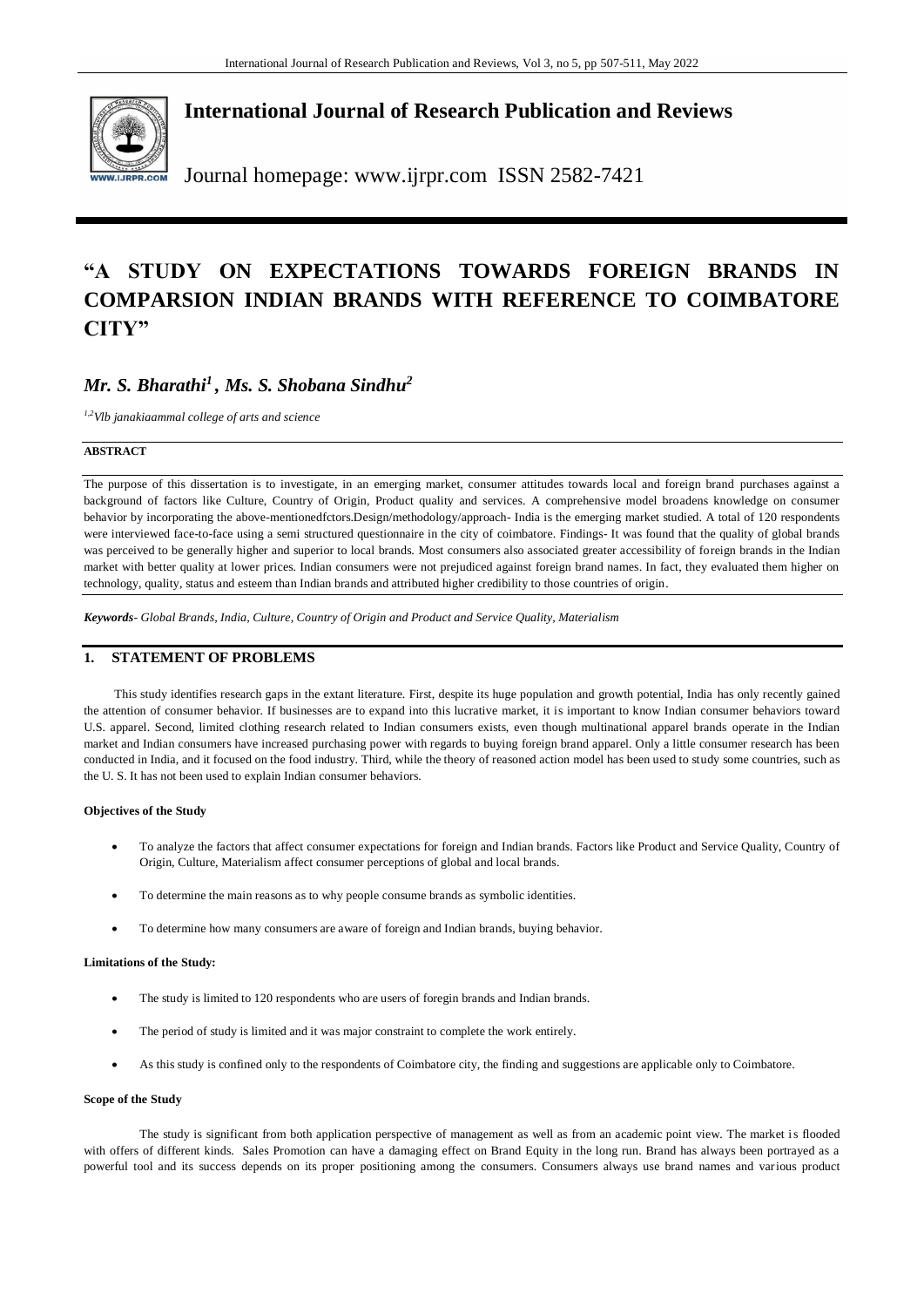attributes as cues for information that help in the purchase decision making process. For academicians, the study will give more insight into the dimensions of Consumer Based Brand.

## **2. REVIEW OF LITERURE**

#### **(Zinkhan, 1992). (Bennett 1995)**

States that customer behavior is influenced by four factors; affect, cognition, buying environment & the behavior, while (Zinkhan, 1992), argues that customer behaviour is influenced on the utilities that they derive from the product when they make a purchase: An economic point of view while making purchase. As stated earlier, the concept Customer behavior has derived its definition from many authors from different perspectives.

#### **(Hoyer & Deborah 2008, p. 6)**

Customer behavior that, it covers all the grounds that are related to selection of product or service, buying and then consumption of goods or services"

#### **(Kotler, 2002)**

"Customer behavior is also defined as the dynamic interaction of affect and cognition, behavior and environmental events by which human beings conduct the exchange aspects of their lives". Journal of consumer marketing, 1995 - emerald.com to identify the goods and services of a seller (Bennett, 1988). Although not used in the marketing.

#### **Kotler (2002)**

Customer behavior is study of processes that covers right from the evaluation of the products/services to the ultimate disposal of product or services. Solomon.

SM Schwager, MS Reinalda, JD **Hoyer**… - British journal of …, **2008** - Wiley Online Library

The development of cytopenia in chronic lymphocytic leukemia (CLL) patients can predict poor prognosis

#### **Bamossy et al (2006) agreeing upon Kotler's (2002)**

views they state, customer behavior is a study of analyzing how Customers select the products/services, use of them and disposal of the products/services that satisfy their needs. Both authors stress upon the fact that, customer behavior can be understood only when Customers processes of buying products/services are studies. However,

GJ Bamossy - Journal of Management Studies, 2006 - Wiley Online Library

This study examines the post-formation processes that firms use to create successful international joint ventures (IJVs).

## **3. DATA COLLECTION METHOD**

## **PRIMARY DATA:**

The primary data are those which are collected fresh and for the first time and thus happen to be original in character.

#### **SECONDARY DATA:**

The secondary data, on the other hand are those which have already collected by someone else and which have already been passed through the statistical process. The primary data was collected through questionnaire. The structured questionnaire is used.

## **SAMPLE SIZE:**

The sample size for the survey conducted was 120 respondents.

## **SIMPLE PERCENTAGE ANALYSIS**

Here the various factors are analyzed based on the percentage of satisfied. Among the sample size 120, from these samples the percentage of satisfied level is found to give conclusion.

#### **CHI-SQUARE**

The chi-square analysis is mainly used to test the independence of two factors. In other words, the chi-square analysis performed to test the significance of one factor over the other. In this study the factors are classified under personal.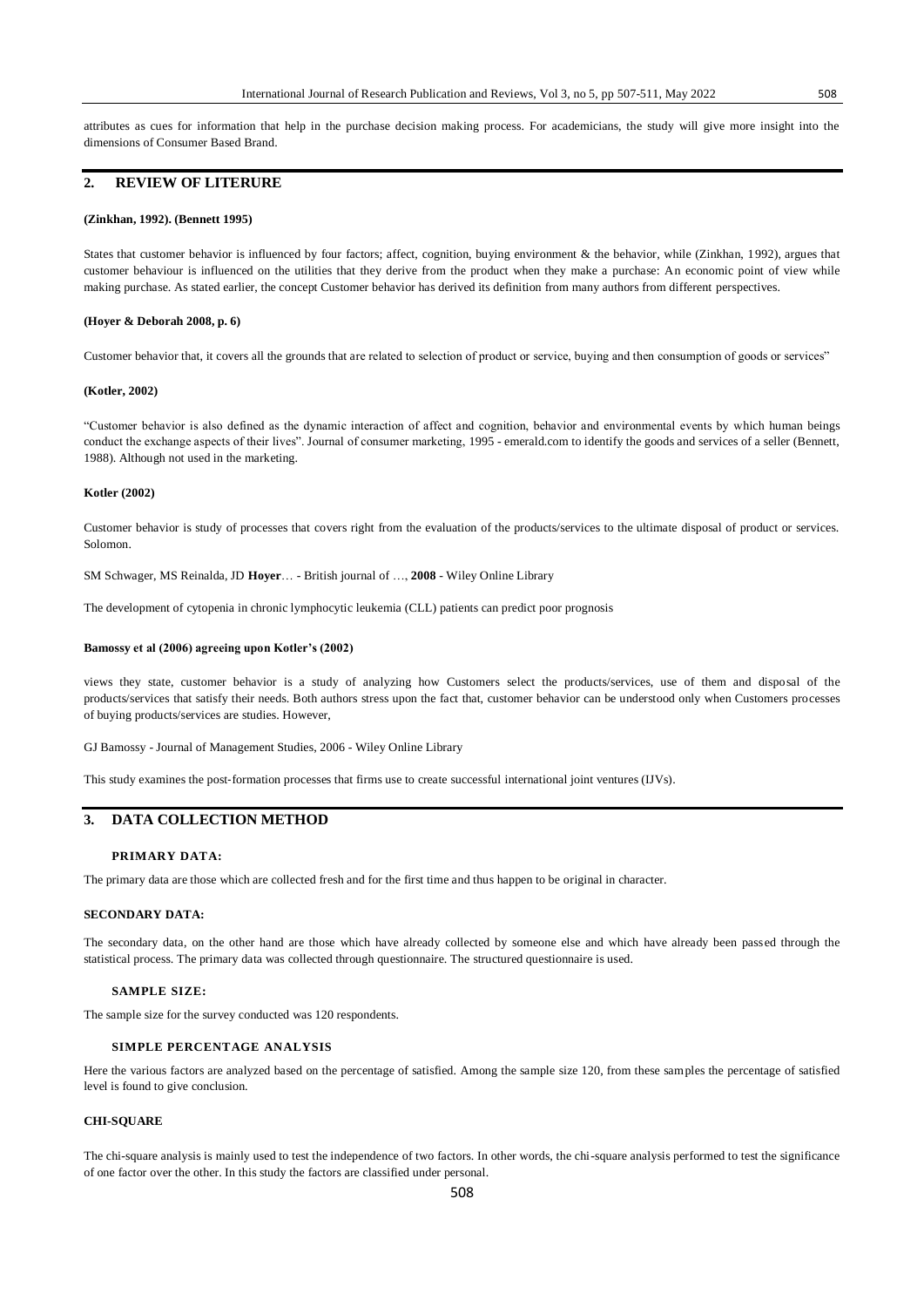## **Analysis and Interpretation**

Demographic profile of the respondents

| ${\bf S}$ no   | Demographic          |                     | No of Respondents | Percentage |
|----------------|----------------------|---------------------|-------------------|------------|
| $\mathbf{1}$   | Gender               | Male                | 80                | 70%        |
|                |                      | Female              | 40                | 30%        |
|                |                      | $15-25$             | $\overline{32}$   | 38.4%      |
| $\overline{2}$ | Age                  | $25 - 35$           | 44                | 52.8%      |
|                |                      | $35 - 45$           | 32                | 38.4%      |
|                |                      | <b>45 AND ABOVE</b> | 12                | 14.4%      |
| 3              | SPOCIAL GROUP        | STRONGLY DISAGREE   | 19                | 38.4%      |
|                |                      | <b>DISAGREE</b>     | 28                | 60%        |
|                |                      | <b>NEUTRAL</b>      | 62                | 21.6%      |
|                |                      | <b>AGREE</b>        | $\overline{11}$   | 16.8%      |
|                |                      | STRONGLY AGREE      | 6                 | 7.2%       |
| $\overline{4}$ | <b>MANAFACTURING</b> | <b>HANDMADE</b>     | 76                | 91.2%      |
|                |                      | <b>MACHINERY</b>    | 44                | 52.8%      |
|                |                      | <b>YES</b>          | 34                | 40.8%      |
| $\sqrt{5}$     | PRODUCT AND PRICE    | NO                  | 27                | 32.4%      |
|                |                      | <b>MAYBE</b>        | 59                | 70.8%      |

#### **Interpretation:**

Table clearly states the demographic profile of the sample respondent. Majority of the responds fall in the HANDMADE of 76 years and the most manufacturing. Majority of them gender Majority of the respondent's. Most of the respondents have foreign brands

## **Chi=square analysis**

**Chi-square Table 1**

| <b>PARTICULAR</b>                                             | DF | <b>CHI-SOUARE</b> | <b>TABLE VALUE</b> | <b>REMARK</b> |
|---------------------------------------------------------------|----|-------------------|--------------------|---------------|
| Gender of the respondents and<br>manufacturing foreign brands |    | 0.99              | 3.84               | Accepted      |

Source: primary data.

The calculate chi-square value is (0.99) is higher than (3.84) table value hence the hypothesis is accepted. Therefore, there is significance relationship between gender of the respondents and the manufacturing foreign brands.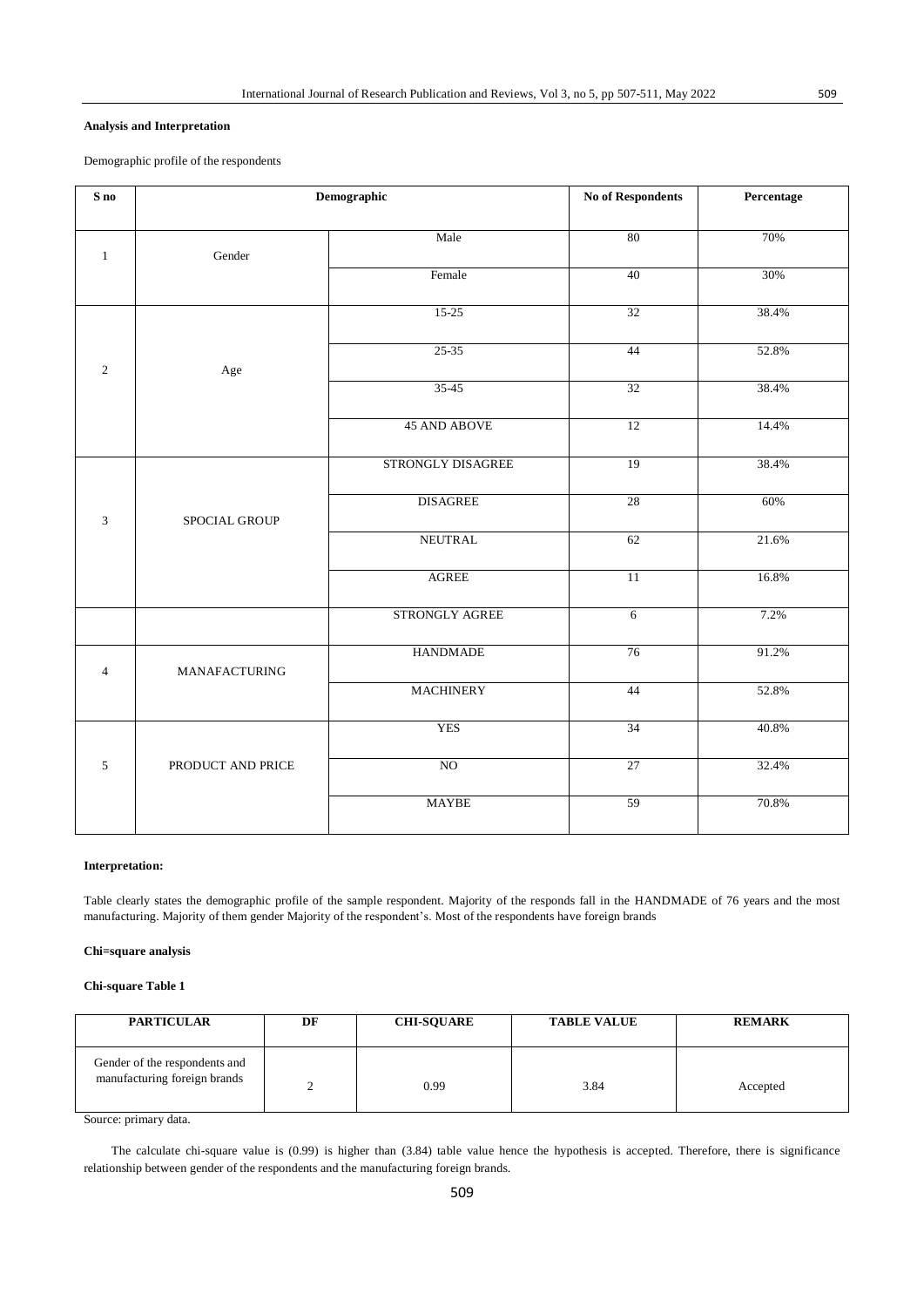## **Chi-square Table 2**

H1: There is significance relationship age between the age of the respondent's social group do you agree.

| <b>PARTICULAR</b>                                      | DF | CHI-SQUARE | <b>TABLE VALUE</b> | REMARK          |
|--------------------------------------------------------|----|------------|--------------------|-----------------|
| AGE OF RESPONDENTS AND<br>SOCIAL GROUP DO YOU<br>AGREE |    | 6.42       | 16.92              | <b>REJECTED</b> |

Source: primary data.

 The calculate chi-square value is (6.42) is higher than (16.92) table value hence the hypothesis is rejected. Therefore, there is significance relationship between AGE of the respondents and SOCIAL GROUP DO YOU AGREE.

## **4. RESULTS AND DISCUSSION**

- Majority 70% of the respondents are male.
- Majority 44% of the respondents are between 25 to 35 years.
- Majority 55% of the respondents are Up to Graduation.
- Majority 54% of the respondents are Employees.
- Majority 36% of the respondents monthly income are >25000 .
- Majority 50% of the respondents are shopping 1-2 times in a month.
- Majority 40% of the respondent purchase in Online.
- Majority 57% of the respondents are spending 1000-3000 rupees.
- Majority 56% of the respondents proportion are 20:80.
- Majority 38% of the respondents are buying as per foreign trends.
- Majority 39% of the respondents are sometimes buying.
- Majority 49% of the respondents are selected maybe.
- Majority 40% of the respondents are disagreed.
- Majority 46% of the respondents are spending more on clothes.
- Majority 38% of the respondents are preferring clothes.
- Majority 42% of the respondents are influenced by online.
- Majority 54% of the respondents are buying clothing more and often.
- Majority 70% of the respondents are preferring more on Imported products.
- Majority 66% of the respondents are preferring handmade.
- Majority 38% of the respondents prefer discounts.
- Majority 48% of the respondent's switches because of Advertisement impact.
- Majority 56% of the respondents buy Indian brands because of its quality and quantity.